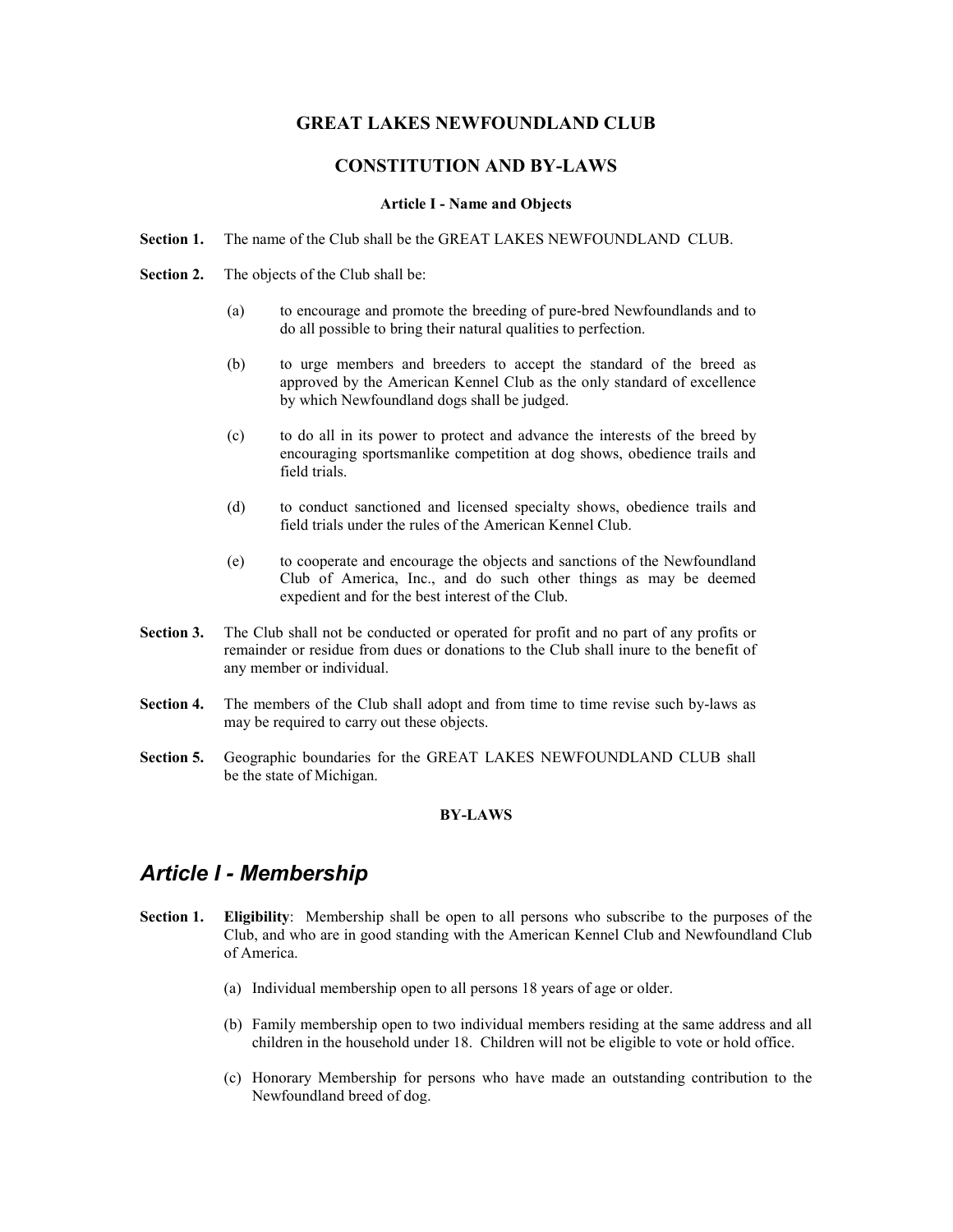- **Section 2. Dues:** There shall be, on the first day of each Club fiscal year, dues which automatically come due and owing. The dues shall be paid for individual and family memberships and amounts shall be determined by the Board of Directors.
	- (a) An Individual membership may be converted to a family membership if an additional individual member residing at the same address makes application for Club membership according to Section 3 and pays the additional money due.
	- (b) Honorary memberships are exempt from any and all dues and levies, but are allowed all privileges of regular members.
	- (c) All new members elected into the Club within four months of the end of the fiscal year (May 1) shall have their dues applied to both the current and the following year.
- **Section 3. Election to Membership**: Each applicant for membership shall apply on a form as approved by the Board of Directors and which shall provide that the applicant agrees to abide by the Constitution and by-laws, shall state the name and address of the applicant, and it shall carry the endorsement of one member. Accompanying the application, the prospective members shall submit dues payment for the current year.

 All applications are to be filed with the Secretary and each application is to be read at the first meeting of the general membership following its receipt. At the next general membership meeting the application will be voted upon and affirmative votes of 3/4 of the members present and voting at that meeting shall be required to elect the applicant. Upon receipt of applicant's application, the secretary will immediately place the name on the GLNC mailing list and advise said applicant of all GLNC activities.

 Applications for membership that have been rejected by the Club may not re-apply within six months after such rejection.

# **Section 4. Termination of Membership:** Memberships may be terminated:

- (a) by resignation. Any member in good standing may resign from the Club upon written notice to the Secretary; but no member may resign when in debt to the Club. Dues obligations are considered a debt to the Club and they become incurred on the first day of each fiscal year.
- (b) by lapsing. A membership will be considered as lapsed and automatically terminated if such member's dues remain unpaid 30 days after the first day of the fiscal year; however, the Board may grant an additional 30 days of grace to such delinquent members in meritorious cases. In no case may a person be entitled to vote at any Club meeting whose dues are unpaid as of the date of that meeting.
- (c) by expulsion. A membership may be terminated by expulsion as provided in Article VI of these by-laws.

#### **Article II - Meeting and Voting**

**Section 1. Club Meetings:** Meetings of the Club shall be held within the counties of Macomb, Wayne, Washtenaw, Oakland, Monroe or Livingston Counties on the fourth Friday during the months of January, March, May, July, September and November, unless otherwise ordered by the Board of Directors. Written notice of such meeting shall be mailed by the Secretary at least 14 days prior to the date of the meeting. The quorum for such meeting shall be 10 members in good standing.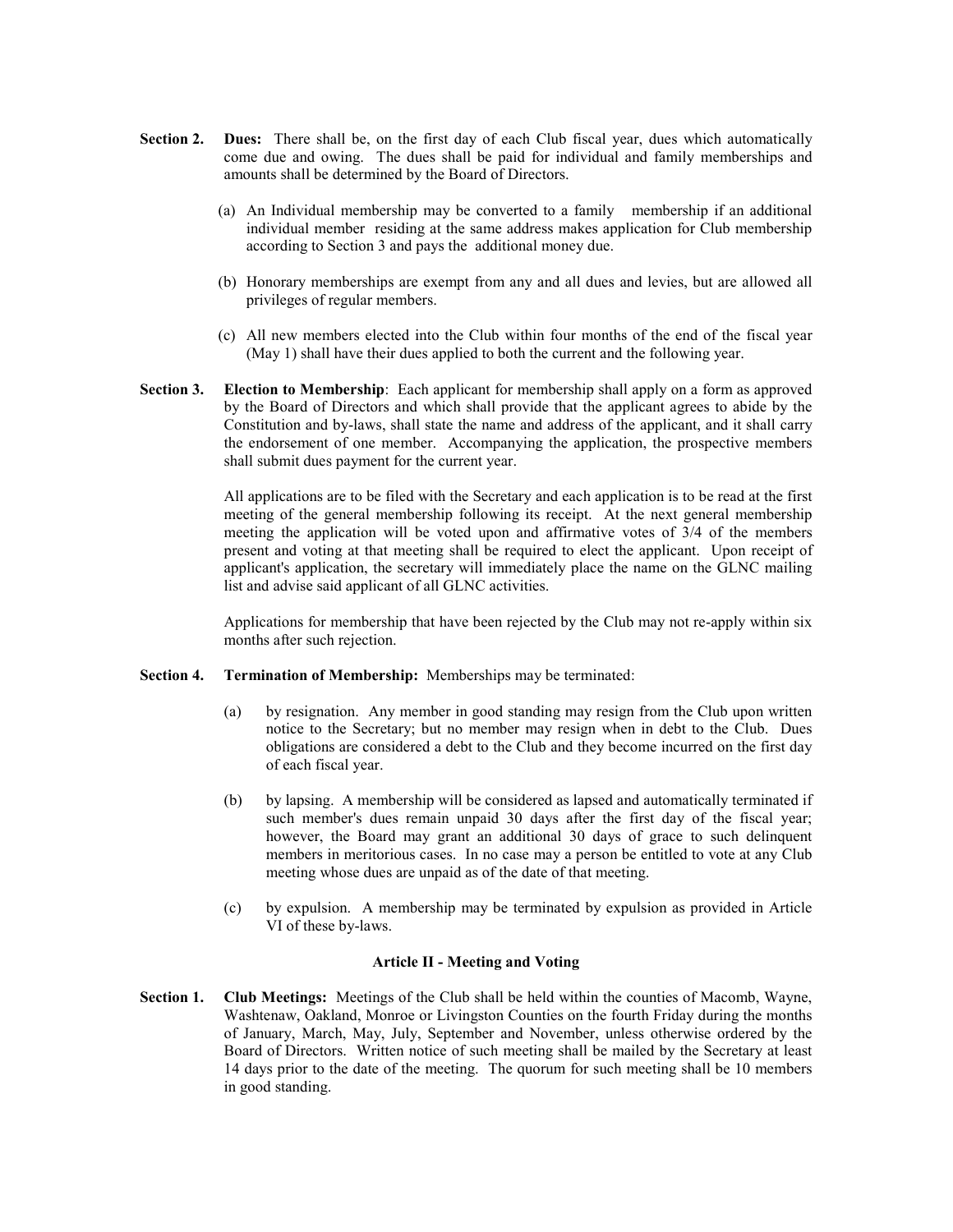- **Section 2.** Special Club Meetings: Special Club meetings may be called by the President, or by a majority vote of the members of the Board who are present and voting at any regular or special meeting of the Board, and shall be called by the Secretary upon receipt of a petition signed by five members of the Club who are in good standing. Such special meetings shall be held within the counties of Macomb, Wayne, Washtenaw, Oakland, Monroe or Livingston Counties at such place, date, and hours as may be designated by the person or persons authorized herein to call such meetings. Written notice of such a meeting shall be mailed by the Secretary at least 5 days and not more than 15 days prior to the date of the meeting, and said notice shall state the purpose of the meeting, and no other Club business may be transacted thereat. The quorum such a meeting shall be 10 members in good standing.
- **Section 3. Board Meetings:** Meetings of the Board of Directors shall be held within one of the six counties as previously specified in Article II, Section 1, on the fourth Friday bi-monthly beginning in June of each year, unless otherwise ordered by the Board of Directors, at such hour and place as may be designated by the Board.
- **Section 4. Special Board Meetings:** Special meetings of the Board may be called by the President, or shall be called by the Secretary upon receipt of a written request signed by at least three members of the Board. Such special meetings shall be held within Macomb, Wayne, Washtenaw, Oakland, Monroe or Livingston Counties, at such place, date, and hour as may be designated by the person authorized to call such meeting.

 Written or oral notice of such meetings shall be made by the Secretary at least 5 days and not more than 10 days prior to the date of the meeting. Any such notice shall state the purpose of the meeting and no other business shall be transacted thereat. A quorum for such a meeting shall be the majority of the Board.

**Section 5.** Voting: Each member in good standing whose dues are paid for the current year shall be entitled to one vote at any meeting of the Club at which he is present. Proxy voting will not be permitted at any Club meeting or election.

# **Article III - Directors and Officers**

- **Section 1. Board of Directors:** The Board shall be comprised of the President, Vice-President, Secretary, Corresponding Secretary, Treasurer, and three other persons all of whom shall be members in good standing and all of whom shall be elected for one-year terms at the Club's annual meeting as provided in Article IV and shall serve until their successors are elected. General management of the Club's affairs shall be entrusted to the Board of Directors.
- Section 2. Officers: The Club's officers, consisting of the President, Vice-President, Secretary, Corresponding Secretary, and Treasurer shall serve in their respective capacities both with regard to the Club and its meetings and the Board and its meetings.
	- (a) The President shall preside at all meetings of the Club and of the Board, and shall have the duties and powers normally appurtenant to the office of the President in addition to those particularly specified in these by-laws.
	- (b) The Vice-President shall have the duties and exercise the powers of the President in case of the President's death, absence or incapacity.
	- (c) The Secretary shall keep a record of all meetings of the Club and of the Board and of all matters of which a record shall be ordered by the Club. He shall notify members of meetings, notify new members of their election to membership, notify officers and directors of their election to office, keep a roll of the members of the Club with their addresses, maintain a list of Club property and its location, and carry out such other duties as are prescribed in these by-laws.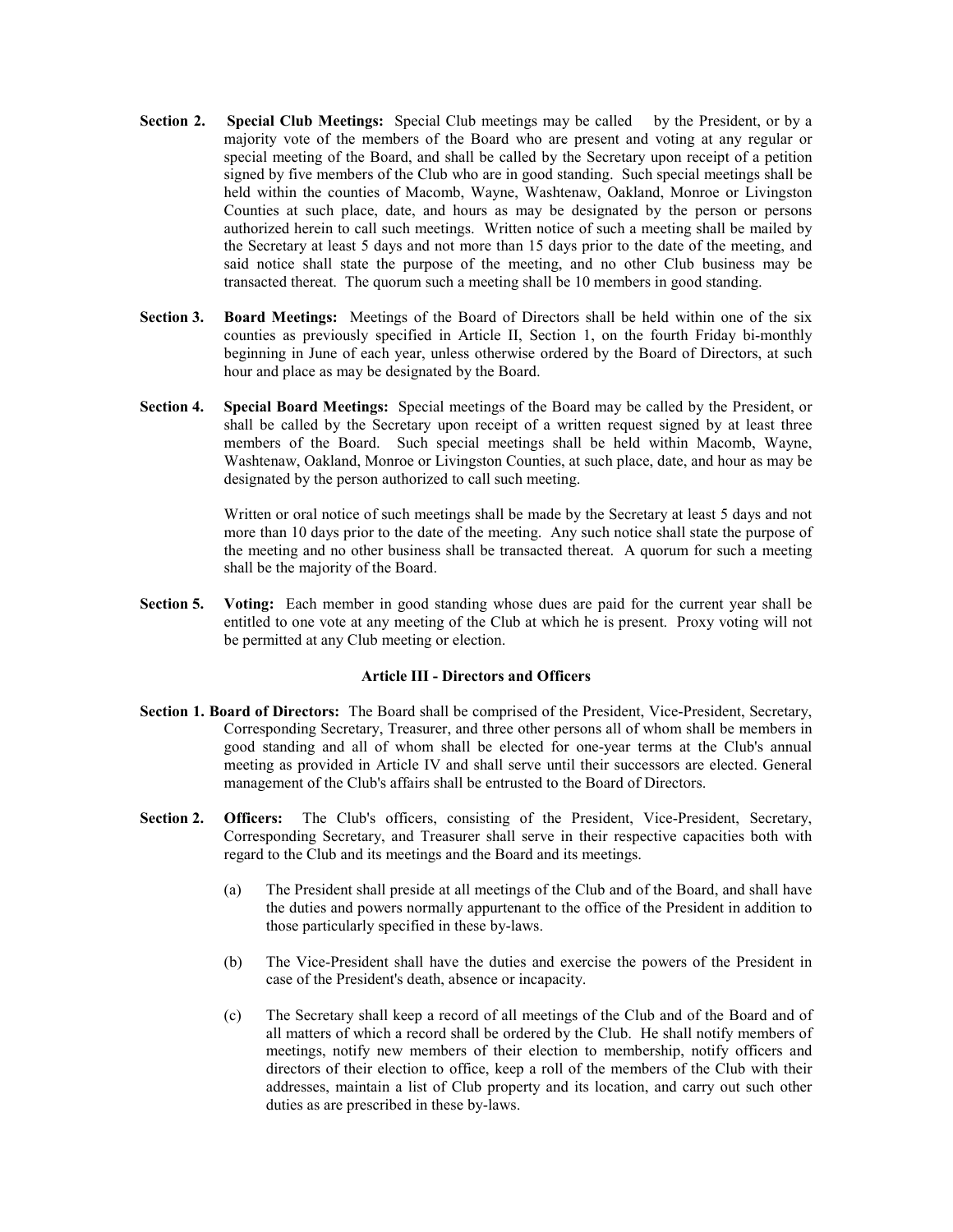- (d) The Corresponding Secretary shall have charge of answering all inquiries to the Club and such other correspondence as shall be delegated to him.
- (e) The Treasurer shall collect and receive all moneys due or belonging to the Club. He shall deposit the same in a bank designated by the Board, in the name of the Club. His books shall at all times be open to inspection of the Board and he shall report to them at every meeting the condition of the Club's finances and every item of receipt or payment not before reported. All requests for funds are subject to Board approval; and payment will be made only upon presentation of an itemized receipt from the place of purchase. Three officers are authorized to sign the checks(Treasurer, President, Recording Secretary); and two signatures are required on all checks.
- **Section 3.** Vacancies: Any vacancies occurring on the Board or among the offices during the year shall be filled for the unexpired term of office by a majority vote of all the then members of the Board at its first regular meeting following the creation of such vacancy, or at a Special Board meeting called for the purpose. Any office shall be deemed vacant by majority vote of the members present at a General Membership Meeting, when the officer has not been in attendance at 3 consecutive Board and or membership meetings, unless excused.

# *Article IV - The Club Year, Annual Meeting, Elections*

- **Section 1. Club Year:** The Club's fiscal year shall begin on the 1st day of May and end on the 30th day of April. The Club's official year shall begin immediately at the conclusion of the election at the annual meeting and shall continue throughout the election at the next annual meeting.
- **Section 2. Annual Meeting:** The annual meeting shall be held in the month of May at which the Officers and Directors for the ensuing year shall be elected by ballot from among those nominated in accordance with Section 4 of this Article. They shall take office immediately upon the conclusion of the election and each retiring officer shall turn over to his successor in office all properties and records relating to that office within 30 days after the election.
- **Section 3.** Elections: The nominated candidate receiving the majority of votes for each office shall be declared elected. The three nominated candidates for the non-officer positions on the Board who receive the greatest number of votes for such positions shall be declared elected.
- **Section 4. ominations:** No person may be a candidate in a Club election who has not been nominated. During the month of February, the Board shall elect a Nominating Committee consisting of three members and two alternates, not more than one of whom shall be a member of the Board. The Secretary shall immediately notify the committeemen and alternates of the selection. The Board shall name a Chairman for the Committee and it shall be his duty to call a Committee meeting which shall be held on or before March 10th.
	- (a) The committee shall nominate one candidate for each office, and three candidates for the three other positions on the Board, and, after securing the consent of each person so nominated, shall immediately report their nominations to the Secretary in writing.
	- (b) Upon receipt of the Nominating Committee's report, the Secretary shall before March 20th, notify each member in writing of the candidates so nominated.
	- (c) Additional nominations shall be made at the March meeting by any member in attendance provided that the person so nominated does not decline when his name is proposed, and provided further that if the proposed candidate is not in attendance at this meeting, his proposer shall present to the Secretary a written statement from the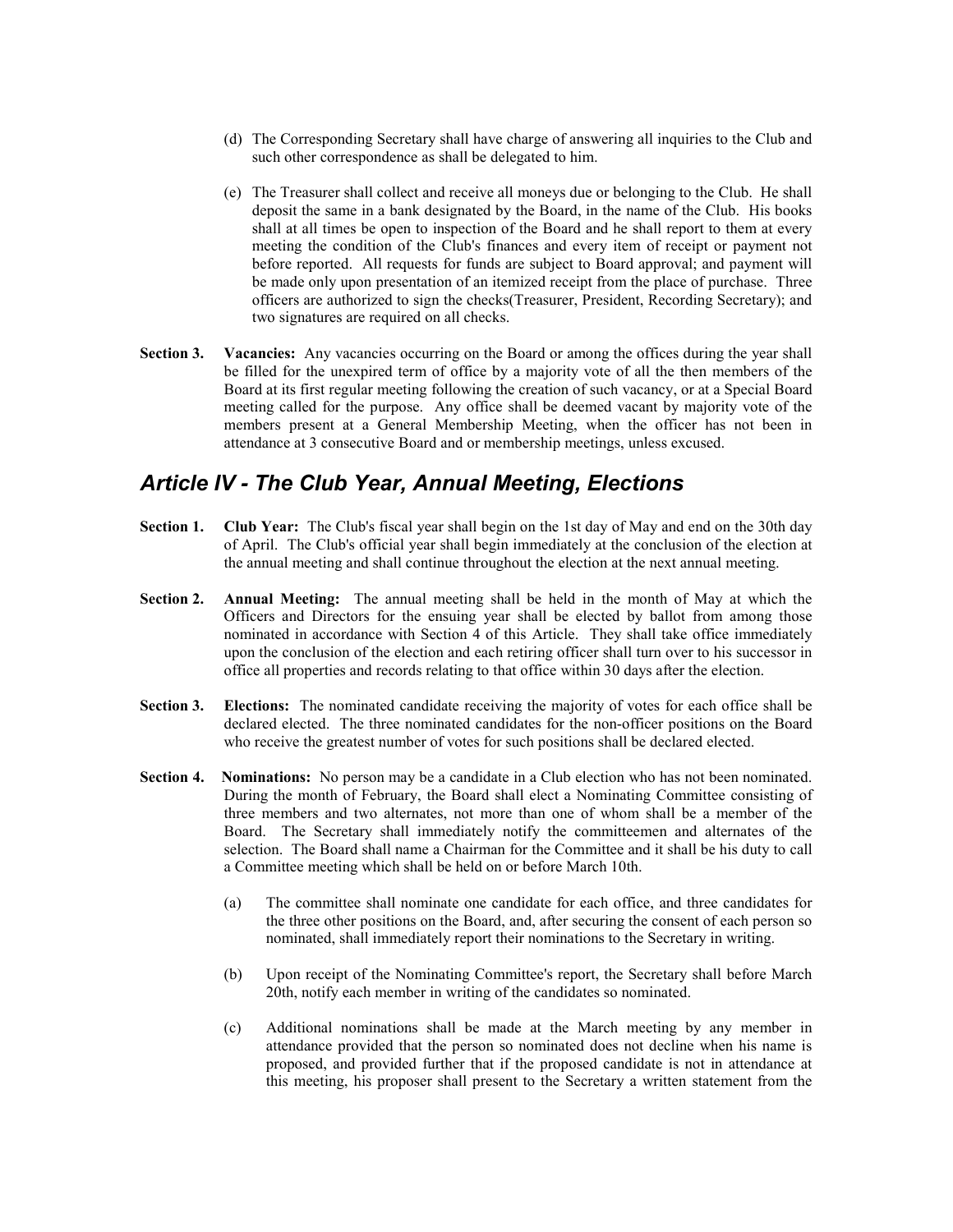proposed candidate signifying his willingness to be a candidate. No person may be a candidate for more than one position.

(d) Nominations cannot be made at the annual meeting or in any manner other than as provided in this section.

#### **Article V - Committees**

- Section 1. The Board may each year appoint standing committees to advance the work of the Club in such matters as specialty shows, obedience trials, field trials., trophies, annual prizes, membership and other fields which may well be served by committees. Such committees shall always be subject to the final authority of the Board. Special committees may also be appointed by the Board to aid it on particular projects.
- **Section 2.** Any committee appointment may be terminated by a majority vote of the full membership of the Board upon written notice to the appointee; and the Board may appoint successors to those persons whose services have been terminated.
- **Section 3.** All committees shall report at each meeting and committee plans shall be approved by the Board prior to implementation.
- **Section 4.** Committee Chairmen are responsible to submit a written report to the Board, including an itemized financial statement, within 30 days following the conclusion of an event or project.

#### **Article VI - Discipline**

- **Section 1. American Kennel Club Suspension:** Any member who is suspended from the privileges of the American Kennel Club automatically shall be suspended from the privileges of this Club for a like period.
- **Section 2. Charges**: Any member may prefer charges against a member for alleged misconduct prejudicial to the best interests of the Club or breed. Written charges with specifications must be filed in duplicate with the Secretary together with a deposit of \$10.00, which shall be forfeited if such charges are not sustained by the Board following a hearing. The Secretary shall promptly send a copy of the charges to each member of the Board or present them at a Board meeting, and the Board shall first consider whether the actions alleged in the charges, if proven, might constitute conduct prejudicial to the best interests of the Club or the breed. If the Board considers that the charges do not allege conduct which would be prejudicial to the best interest of the Club or the breed, it may refuse to entertain jurisdiction. If the Board entertains jurisdiction of the charges it shall fix a date of a hearing by the Board not less than 3 weeks nor more than 6 weeks thereafter. The Secretary shall promptly send one copy of the charges to the accused member by registered mail together with a notice of the hearing and an assurance that the defendant may personally appear in his own defense and bring witnesses if he wishes.
- **Section 3. Board Hearing:** The Board shall have complete authority to decide whether counsel may attend the hearing, but both complainant and defendant shall be treated uniformly in that regard. Should the charges be sustained, after hearing all the evidence and testimony presented by complainant and defendant, the Board may by a majority vote of those present suspend the defendant from all privileges of the Club for not more than six months from the date of the hearing. And, if it deems that punishment insufficient, it may also recommend to the membership that the penalty be expulsion. In such case, the suspension shall not restrict the defendant's right to appear before his fellow members at the ensuing Club meeting which considers the Board's recommendation. Immediately after the Board has reached a decision, its findings shall be put in written form and filed with the Secretary. The Secretary, in turn, shall notify each of the parties of the Board's decision and penalty, if any.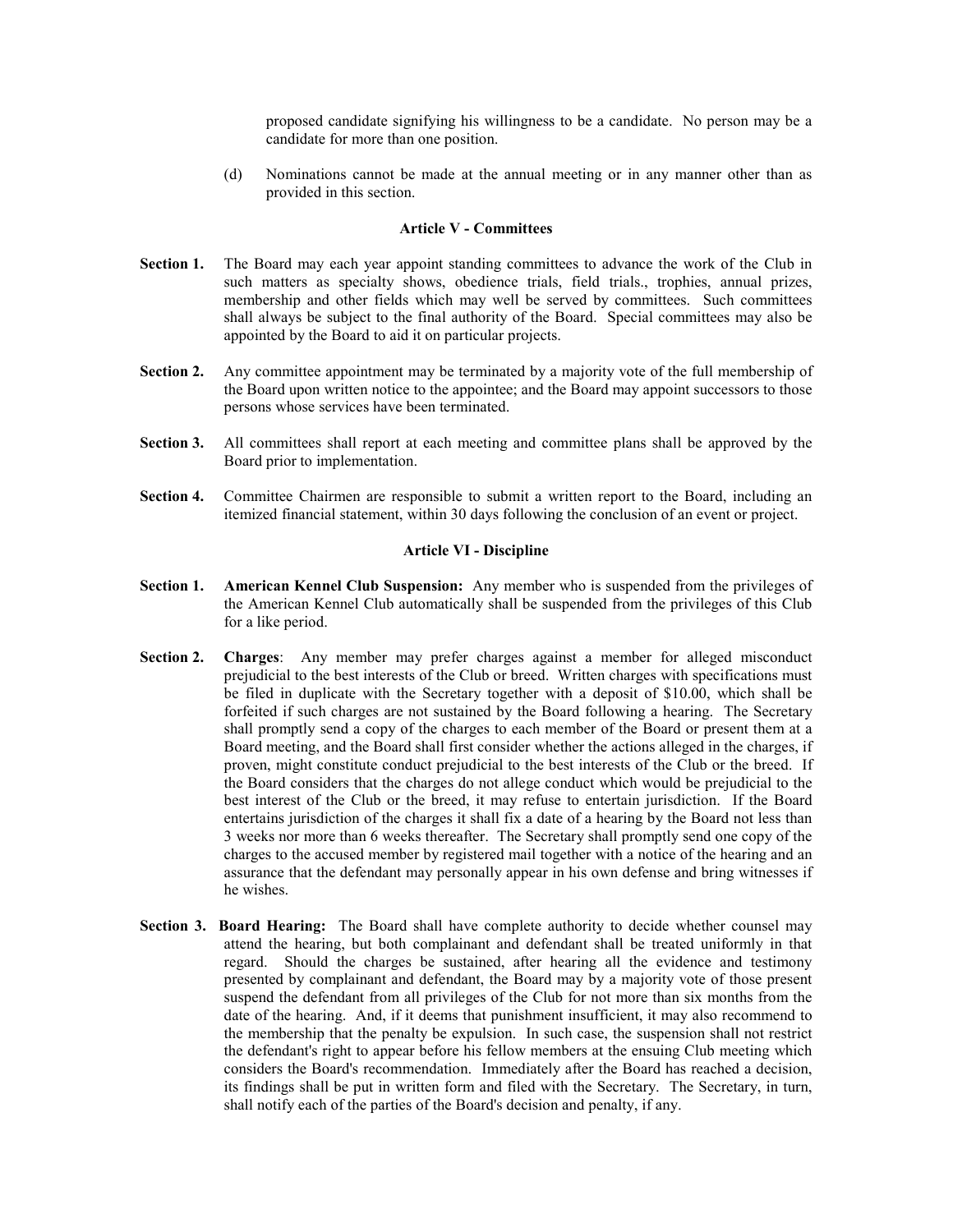**Section 4.** Expulsion: Expulsion of a member from the Club may be accomplished only at a meeting of the Club following a Board hearing and upon the Board's recommendation as provided in Section 3 of this Article. Such proceedings may occur at a regular or special meeting of the Club to be held within 60 days but not earlier than 30 days after the date of the Board's recommendation of expulsion. The defendant shall have the privilege of appearing in his own behalf, though no evidence shall be taken at this meeting. The President shall read the charges and the Board's findings and recommendations, and shall invite the defendant, if present, to speak in his own behalf if he wishes. The meeting shall then vote by secret written ballot on the proposed expulsion. A 2/3 vote of those present and voting at the meeting shall be necessary for expulsion. If expulsion is not so voted, the Board's suspension shall stand.

#### **Article VII - Amendments**

**Section 1.** Amendments to the Constitution and by-laws may be proposed by the Board of Directors or by written petition addressed to the Secretary signed by twenty percent of the membership in good standing.

> Amendments proposed by such petition shall be promptly considered by the Board of Directors and must be submitted to the general membership with recommendations of the Board by the Secretary for a vote within three months of the date when the petition was received by the Secretary.

**Section 2.** The Constitution and by-laws may be amended by a 2/3 vote of the general membership at any regular or special meeting called for the purpose, provided the proposed amendments have been included in the notice of the meeting and mailed to each member at least two weeks prior to the date of the meeting.

#### **Article VIII - Dissolution**

**Section 1. Dissolution:** The Club may be dissolved at any time by the written consent of not less than 2/3 of the members. In the event of the dissolution of the Club whether voluntary or involuntary or by operation of law, none of the property of the Club nor any proceeds thereof nor any assets of the Club shall be distributed to any members of the Club but after payment of the debts of the Club, its property and assets shall be given to a charitable organization for the benefit of dogs selected by the Board of Directors.

### **Article IX - Order of Business**

- Section 1. The rules contained in the current edition of *Robert's Rules of Order Newly Revised* shall govern the Club in all cases to which they are applicable and in which they are not inconsistent with these by-laws and any special rules of order the Club may adopt.
- **Section 2.** At meetings of the Club, the order of business, so far as the character and nature of the meeting may permit, shall be as follows:

 Roll call Minutes of the last meeting Report of the Board Report of the President Report of the Secretary Report of the Treasurer Reports of the Committees Election of Officers and Board (at annual meeting) Election of new members